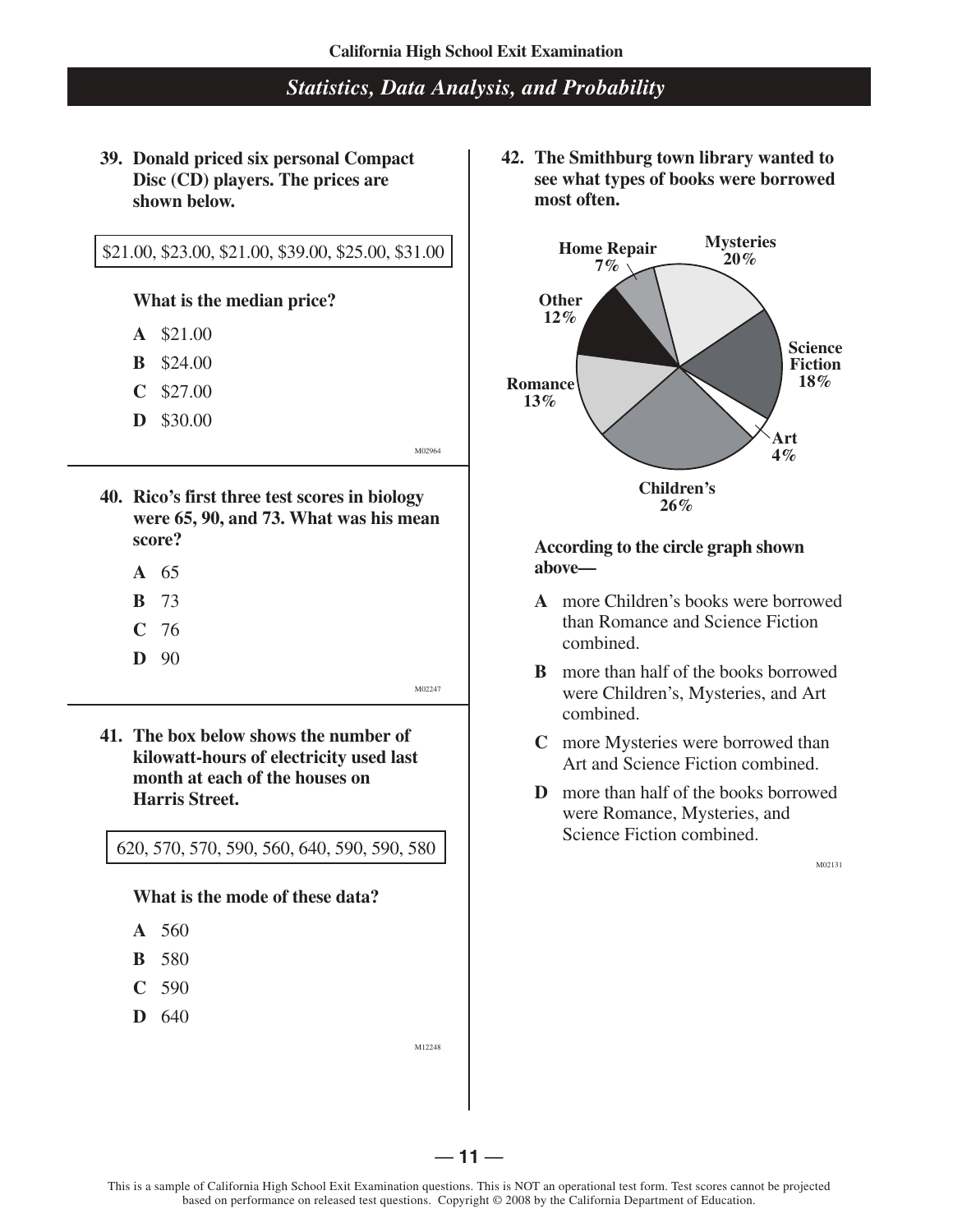- 43. Three-fourths of the 36 members of a 44. The number of games won over **attending the meeting were female. the graph below. Which one of the following questions can be answered with the information given?** 
	- **A** How many males are in the club?
	- **B** How many females are in the club?
	- **C** How many male members of the club attended the meeting?
	- **D** How many female members of the club did not attend the meeting?

M00261

**club attended a meeting. Ten of those four years for three teams is shown on** 



# **Which statement is true based on this information?**

- **A** Team 3 always came in second.
- **B** Team 1 had the best average overall.
- **C** Team 1 always won more games than Team 3.
- **D** Team 2 won more games each year than in the previous year.

M10300

 $-12-$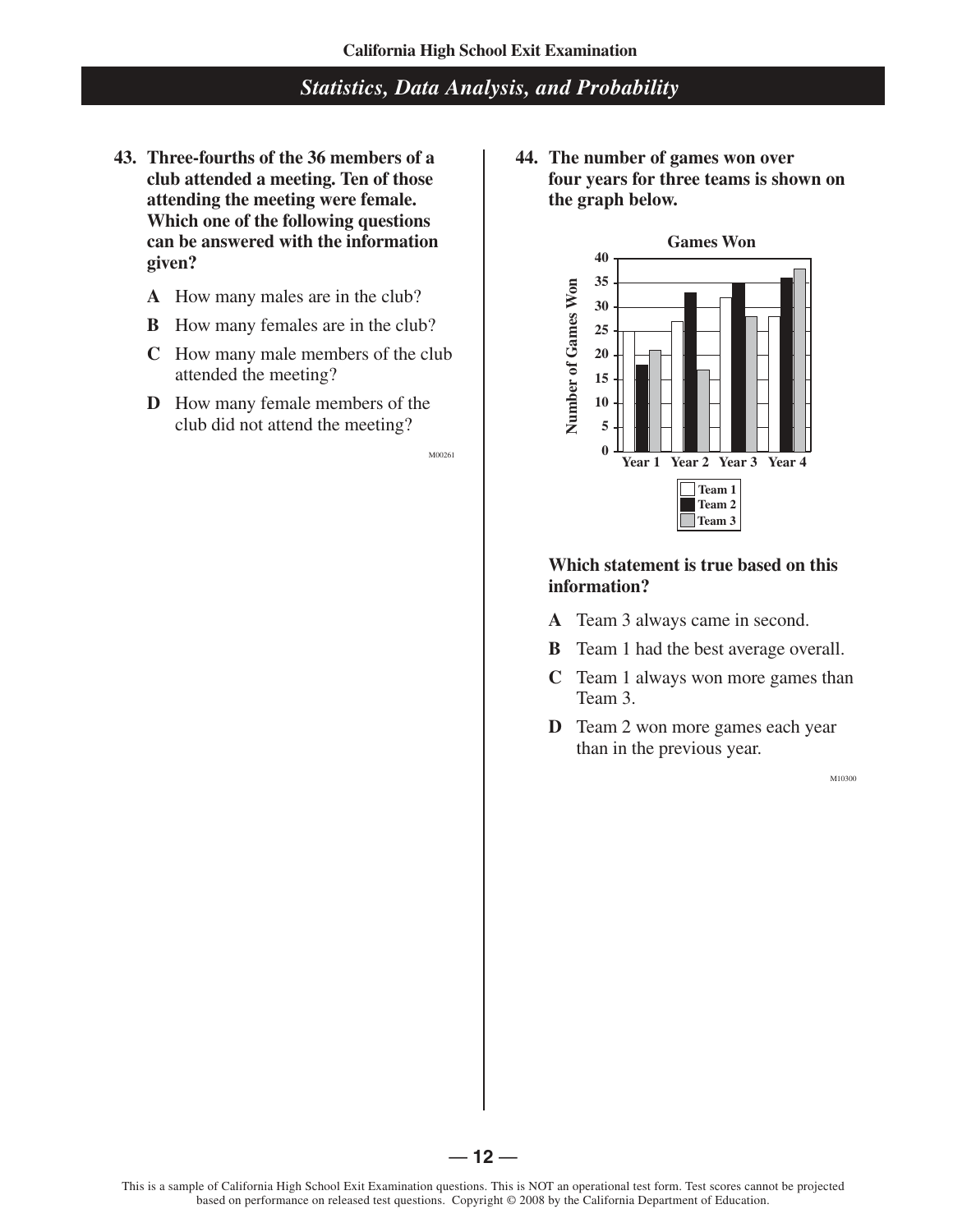**45. The table below shows the number of real estate transactions by type for a city.** 

#### **Real Estate Transactions**

| <b>Type of Property Sold</b>   | <b>Number of Sales</b> |  |                                                                                                                                                         | <b>Color</b>                                                                                                                                                                                                                                                                                                                                                                             | <b>Number</b> |
|--------------------------------|------------------------|--|---------------------------------------------------------------------------------------------------------------------------------------------------------|------------------------------------------------------------------------------------------------------------------------------------------------------------------------------------------------------------------------------------------------------------------------------------------------------------------------------------------------------------------------------------------|---------------|
| <b>Single-Family Residence</b> | 157                    |  |                                                                                                                                                         | Pink                                                                                                                                                                                                                                                                                                                                                                                     | 21            |
| Condo/Townhouse                |                        |  |                                                                                                                                                         | Purple                                                                                                                                                                                                                                                                                                                                                                                   | 29            |
| Mobile Home                    |                        |  | Based on the data in the ta<br>student claimed that purpl<br>favorite color of most of the<br><b>Which reason BEST descript</b><br>is an invalid claim? |                                                                                                                                                                                                                                                                                                                                                                                          |               |
| Multi-Family                   |                        |  |                                                                                                                                                         |                                                                                                                                                                                                                                                                                                                                                                                          |               |
| Commercial                     | 15                     |  |                                                                                                                                                         |                                                                                                                                                                                                                                                                                                                                                                                          |               |
| Land                           | 255                    |  |                                                                                                                                                         |                                                                                                                                                                                                                                                                                                                                                                                          |               |
| <b>Total</b>                   | 452                    |  |                                                                                                                                                         | $\lambda$ $\lambda$ $\tau$ $\lambda$ $\lambda$ $\eta$ $\lambda$ $\eta$ $\lambda$ $\eta$ $\lambda$ $\eta$ $\lambda$ $\eta$ $\lambda$ $\eta$ $\lambda$ $\eta$ $\lambda$ $\eta$ $\lambda$ $\eta$ $\lambda$ $\eta$ $\lambda$ $\eta$ $\lambda$ $\eta$ $\lambda$ $\eta$ $\lambda$ $\eta$ $\lambda$ $\eta$ $\lambda$ $\eta$ $\lambda$ $\eta$ $\lambda$ $\eta$ $\lambda$ $\eta$ $\lambda$ $\eta$ |               |

## **Based on the information in the table, which statement is true?**

- **A** More than half of the sales were single-family residences.
- **B** More sales occurred for land than in all other areas combined.
- **C** The number of condo/townhouse sales was more than 10% of the total sales.
- **D** The number of mobile home and multi-family sales combined was twice the number of commercial sales.

M21303

 **46. A student asked 50 children to choose between two colors. The results of the survey are shown in the table below.**

#### **Color Survey**

| Color  | <b>Number</b> |  |
|--------|---------------|--|
| Pink   | 21            |  |
| Purple |               |  |

**Based on the data in the table, the student claimed that purple is the favorite color of most of the children. Which reason BEST describes why this is an invalid claim?**

- **A** Not all of the children chose purple.
- **B** More of the children chose pink than purple.
- **C** The total number of votes did not equal 50.
- **D** The children were only given a choice of two colors.

M32759

 $-13-$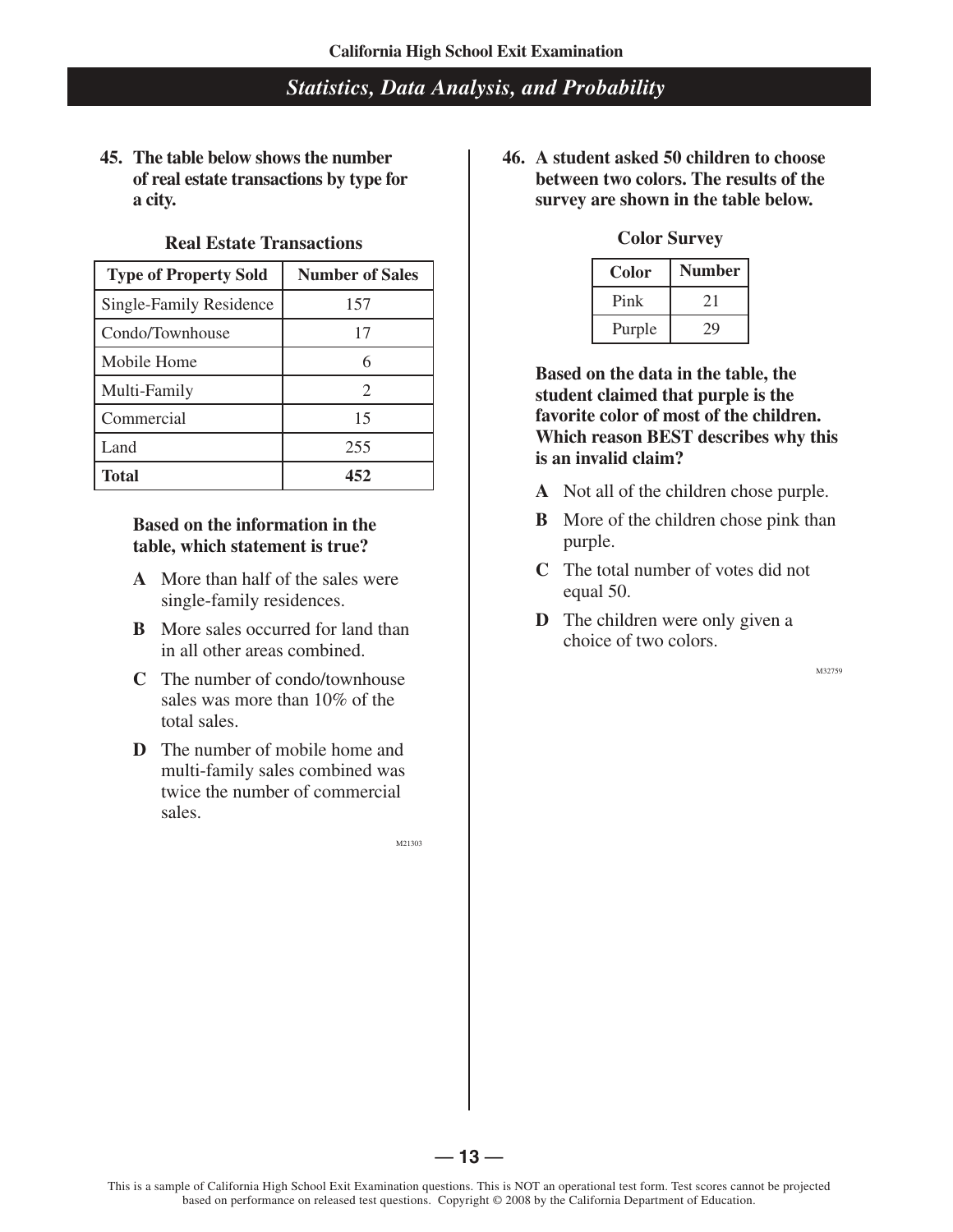**47. To get home from work, Curtis must get on one of the three highways that leave the city. He then has a choice of four different roads that lead to his house. In the diagram below, each letter represents a highway, and each number represents a road.** 



**If Curtis randomly chooses a route to travel home, what is the probability that he will travel Highway B and Road 4?** 

**A** 
$$
\frac{1}{16}
$$
  
\n**B**  $\frac{1}{12}$   
\n**C**  $\frac{1}{4}$   
\n**D**  $\frac{1}{2}$ 

3

M02512

 **48. The table below shows all of the possible outcomes when flipping three fair coins at the same time.** 

| <b>First</b> | <b>Second</b> | <b>Third</b> |
|--------------|---------------|--------------|
| Coin         | Coin          | Coin         |
| H            | H             | H            |
| H            | H             | T            |
| H            | T             | H            |
| H            | T             | T            |
| T            | H             | H            |
| T            | H             | T            |
| Т            | T             | H            |
| T            | T             | т            |

#### **Which of the following statements must be true?**

**A** The probability that exactly two coins

have the same outcome is  $\frac{1}{2}$ . 2

- **B** The probability of getting exactly one tail is higher than getting exactly two tails.
- **C** The probability of getting at least one head is higher than the probability of getting at least one tail.
- **D** The probability that all of the coins will land on heads is the same as the probability that all of the coins will land on tails.

M13243

 $-14-$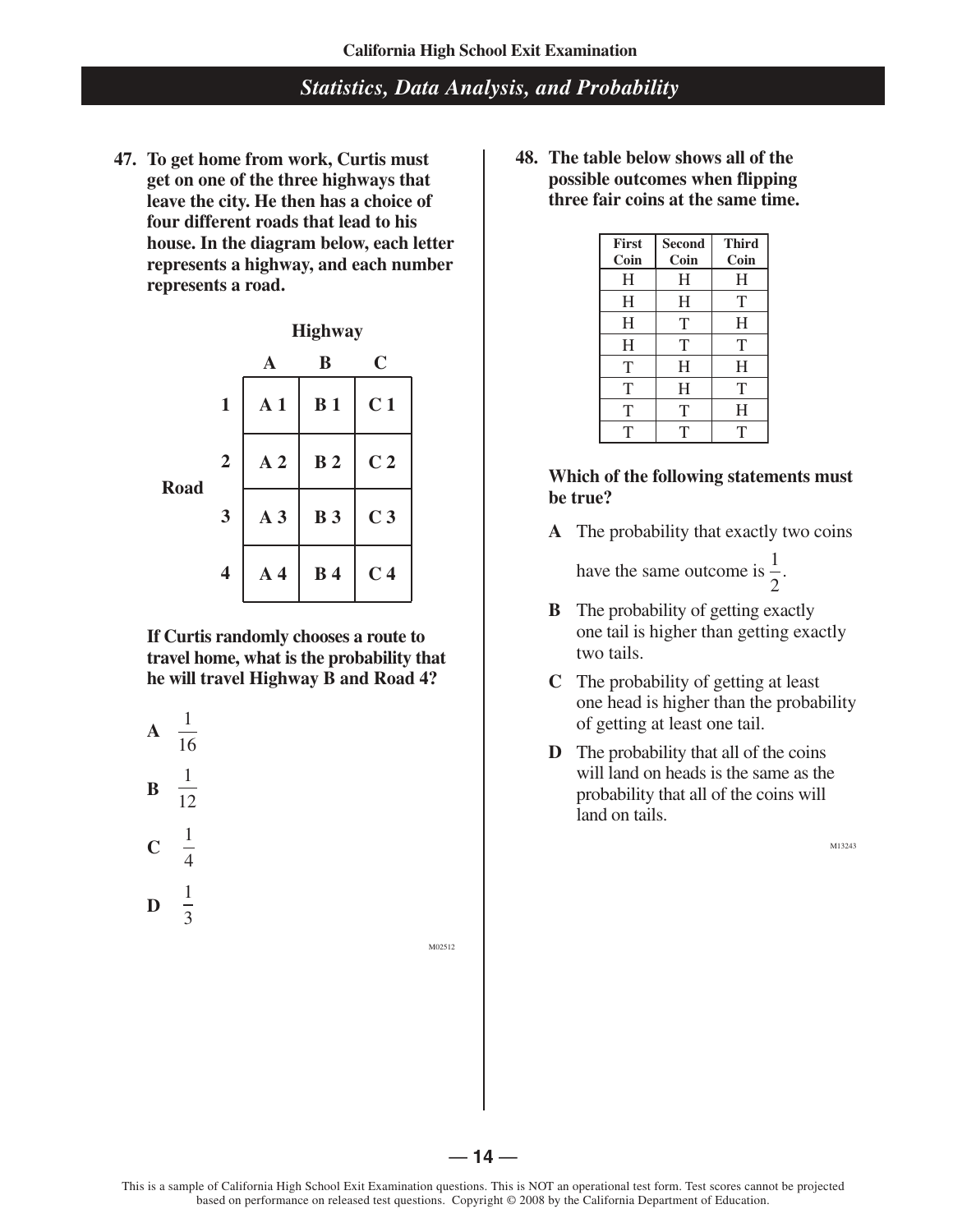**49. Carmen wants to buy a new car. Her choices are a 2-door or a 4-door, a convertible top or a hard top, and red, white, or black. Which of the following tree diagrams represents all the possible choices for the car?** 





**B** 



M00406

 $-15-$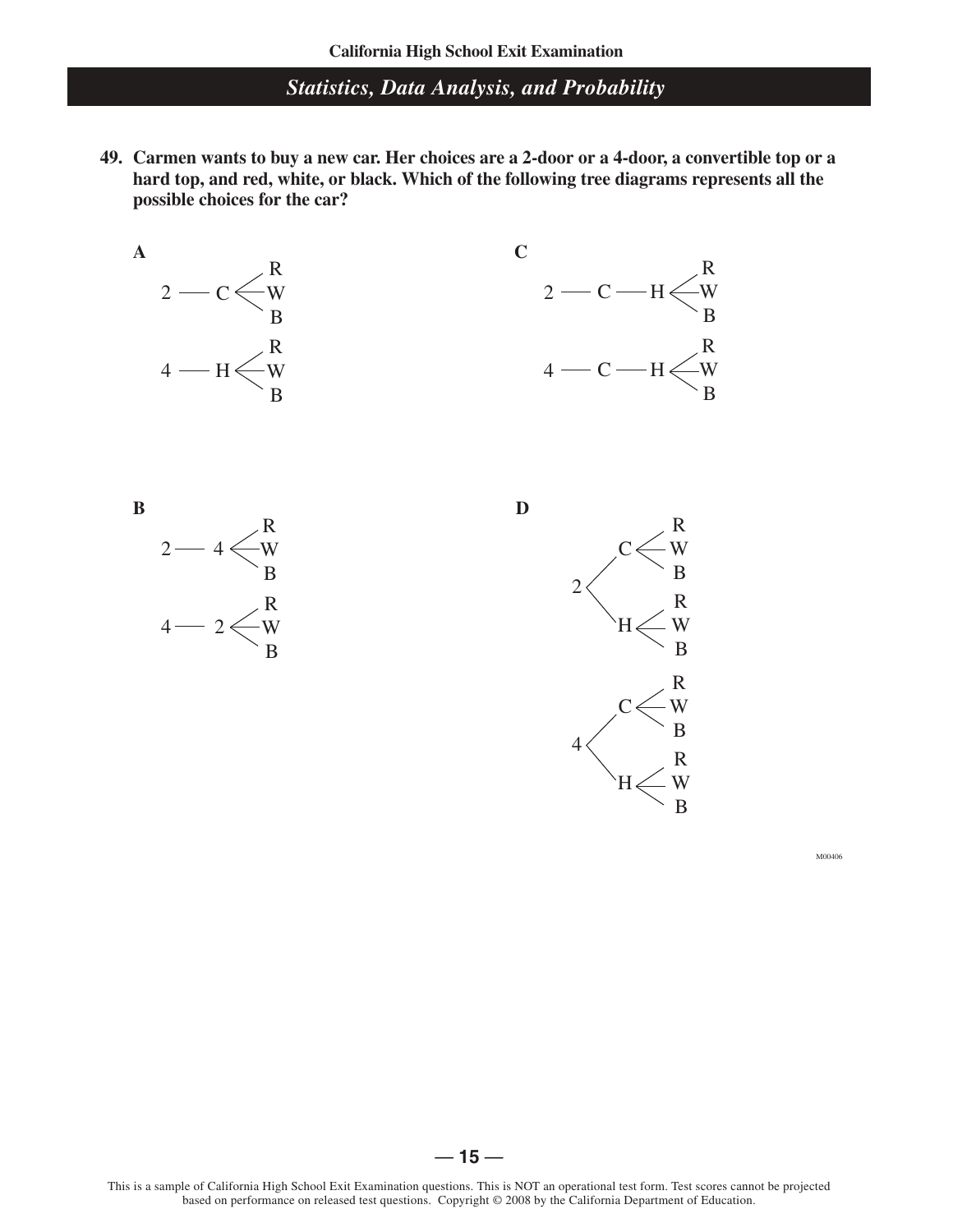**50. A restaurant is advertising 3-item combination specials that must include a main dish, a vegetable, and a drink.**

## **Lunch Specials**

| <u>Main Dish</u> | <u>Vegetable</u> | Drink      |
|------------------|------------------|------------|
| Chicken          | <b>Broccoli</b>  | Water      |
| <b>Beef</b>      | Carrots          | Soft drink |
|                  | Peas             | Milk       |
|                  | $C_{\Omega}$ rn  |            |

**How many 3-item combinations include a soft drink and corn?** 

- **A** 2
- **B** 3
- **C** 4
- **D** 8

- M13738
- **51. A bucket contains 3 bottles of apple juice, 2 bottles of orange juice, 6 bottles of tomato juice, and 8 bottles of water. If Kira randomly selects a bottle, what is the probability that she will select a drink other than water?**





 **52. The spinner shown above is fair. What is the probability that the spinner will NOT stop on red if you spin it one time?** 



- **53. Fran has 16 CDs in a box: 6 country, 6 rock, 2 dance, and 2 classical. If she takes out one CD without looking, what is the probability that she will pick a rock or country CD?** 
	- **A** 25%
	- **B** 50%
	- **C** 75%
	- **D** 100%

M12305

M00094

M11379

This is a sample of California High School Exit Examination questions. This is NOT an operational test form. Test scores cannot be projected based on performance on released test questions. Copyright © 2008 by the California Department of Education.

 $-16-$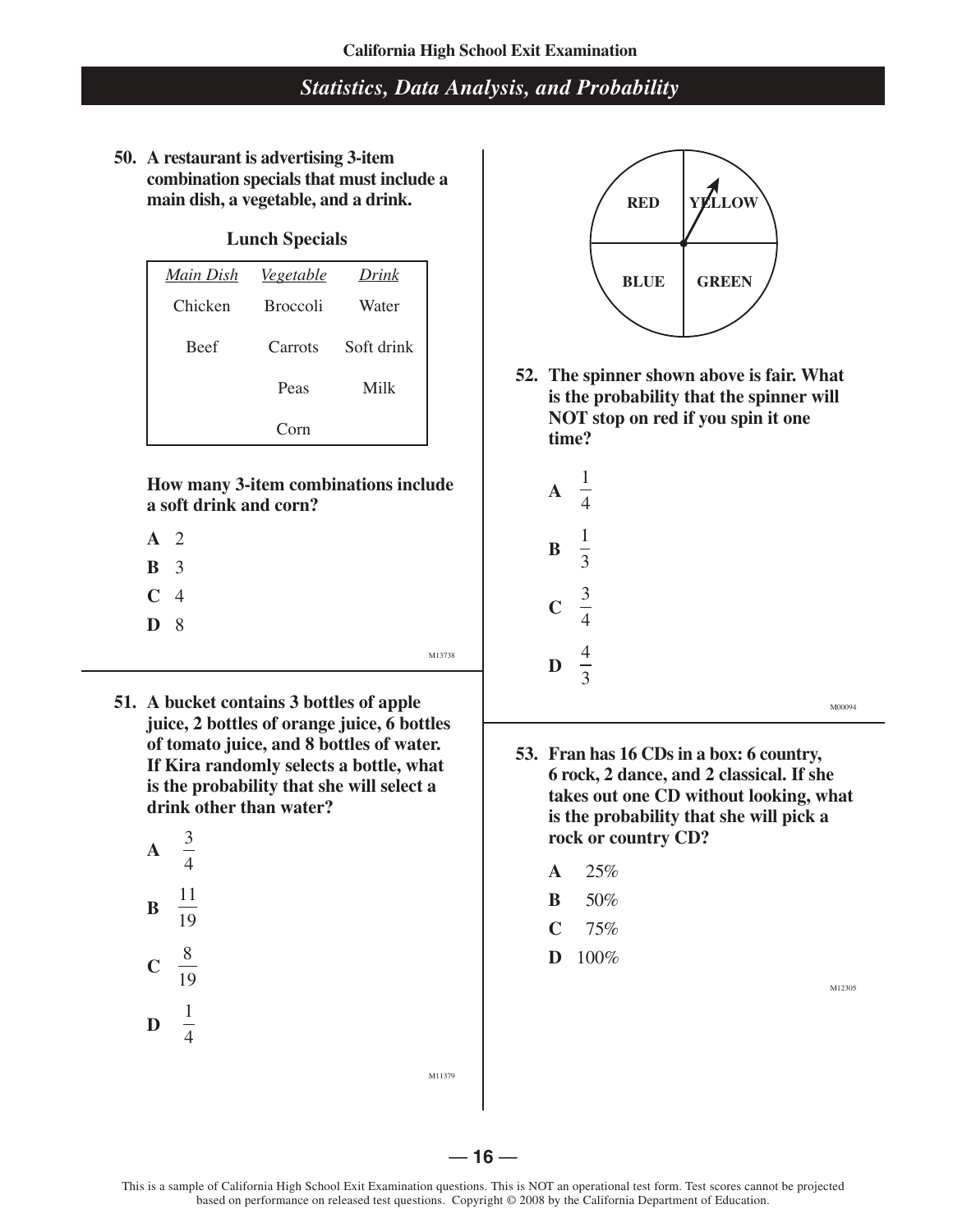**54. These 8 cards are placed face down and shuffled.**



**If Beatrice turns over only one card, what is the probability she will get a card with a number less than 4?** 

**A** 
$$
\frac{1}{4}
$$
  
**B**  $\frac{3}{8}$   
**C**  $\frac{1}{2}$ 

**D**  $rac{5}{8}$ 

M25304

 **55. Leander has 4 blue, 3 black, and 5 red ties on his rack. If he randomly selects a tie, what is the probability that he will select a tie that is NOT red?**



M20852

 **56. Mr. Gulati is holding five cards numbered 1 through 5. He has asked five students to each randomly pick a card to see who goes first in a game. Whoever picks the card numbered 5 goes first. Juanita picks first, gets the card numbered 4, and keeps the card. What is the probability that Yoko will get the card numbered 5 if she picks second?** 



M02145

This is a sample of California High School Exit Examination questions. This is NOT an operational test form. Test scores cannot be projected based on performance on released test questions. Copyright © 2008 by the California Department of Education.

 $-17-$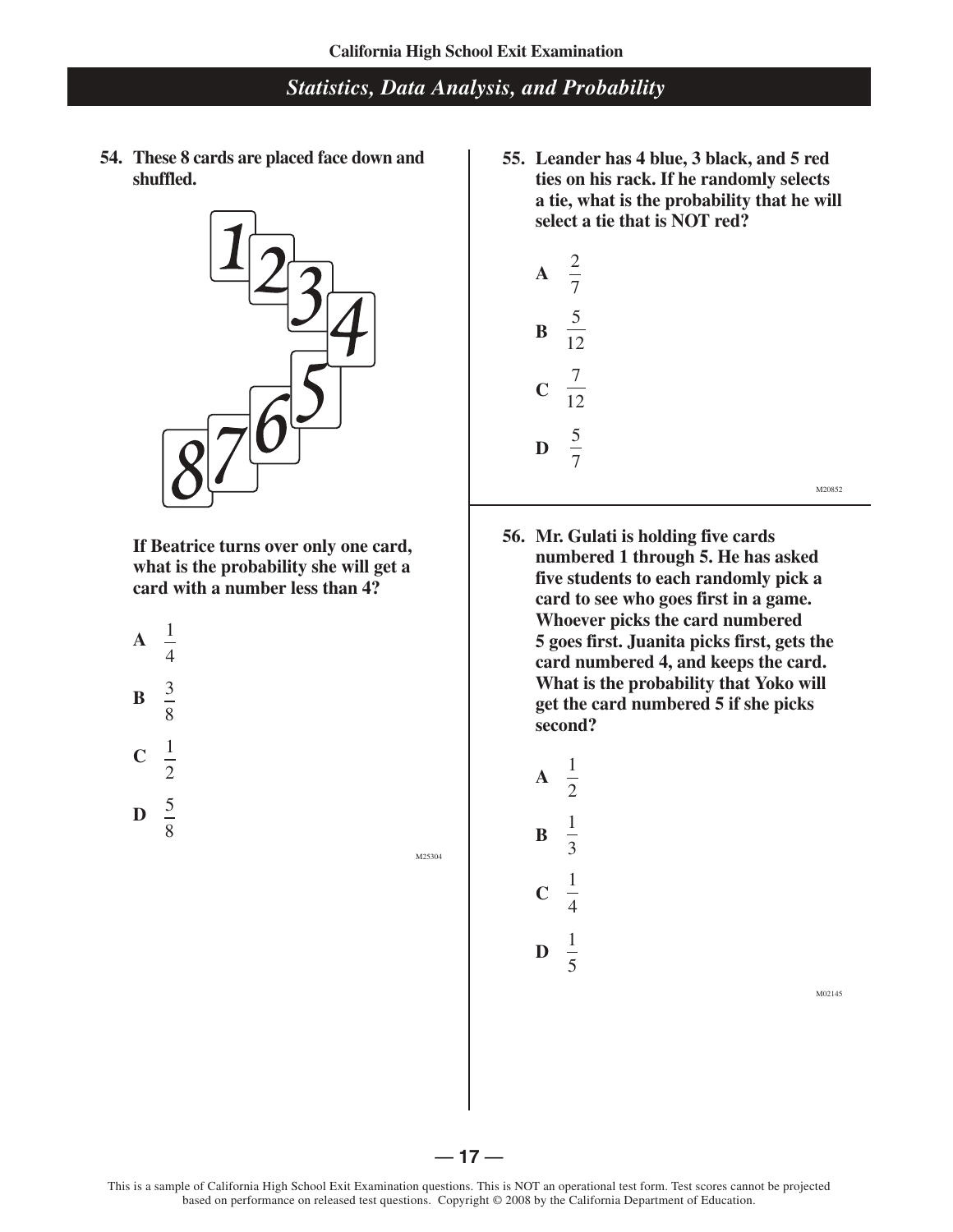**57. A bag contained four green balls, three red balls, and two purple balls. Jason removed one purple ball from the bag and did NOT put the ball back in the bag. He then randomly removed another ball from the bag. What is the probability that the second ball Jason removed was purple?** 

 $\bf{A}$   $\frac{1}{24}$ 36 **B**  1 9 **C**  1 8 **D**  2 9

 **58. Anna has the letter tiles below in a bag.**

# $\boxed{\left[\left[\left[\frac{1}{R}\right]\left[\frac{1}{S}\right]\left[\frac{1}{S}\right]\left[\frac{1}{C}\right]\left[\frac{1}{S}\right]\right]}$

 **She reached in the bag and pulled out an S. She then put the tile back in the bag. If Anna randomly selects a tile from the bag, what is the probability she will select an S again?**





- **59. The circle graph shown above represents the distribution of the grades of 40 students in a certain geometry class. How many students received As or Bs?** 
	- **A** 6
	- **B** 10
	- **C** 15

M03097

**D** 20

M00300

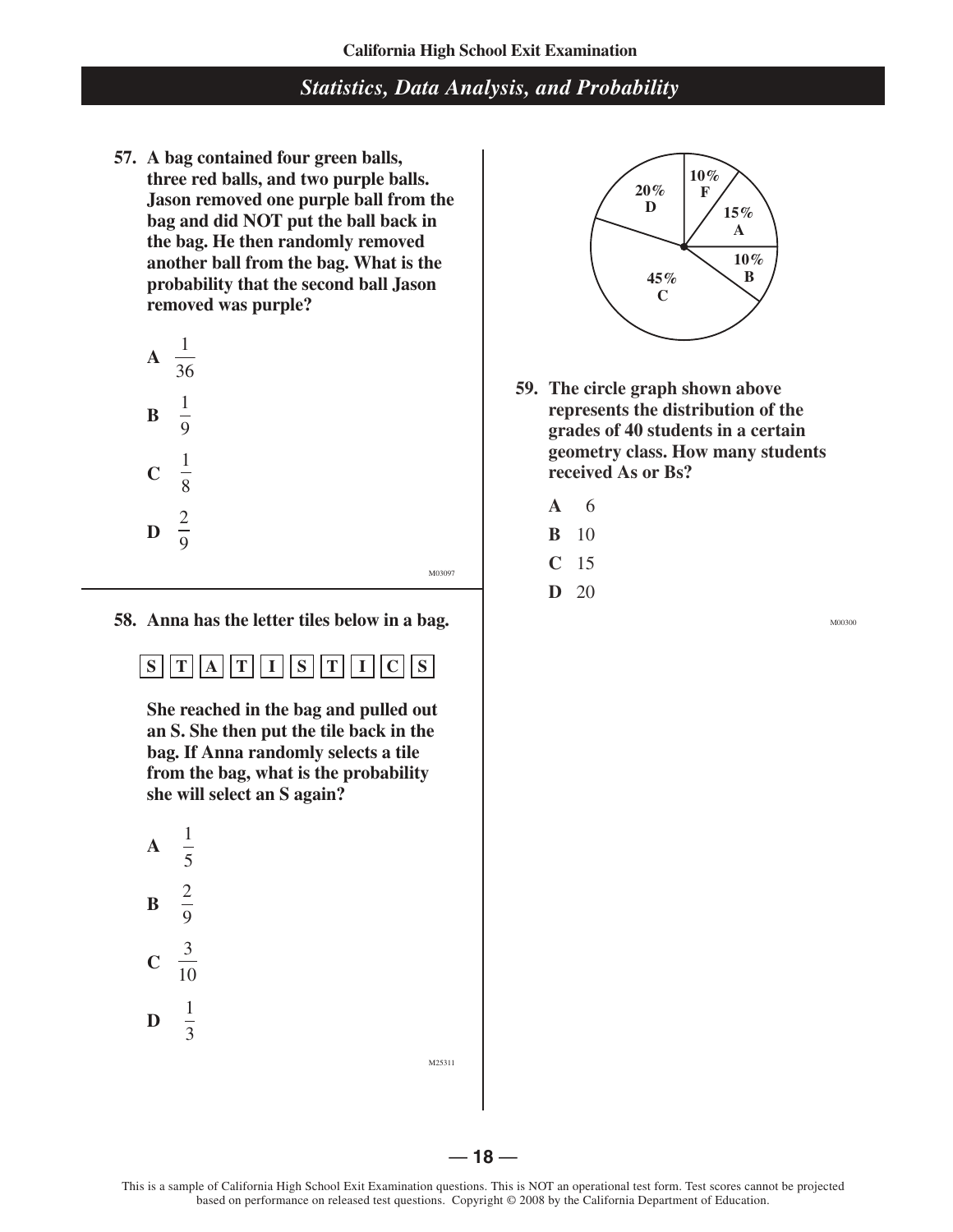

#### **60. Based on the bar graph shown above, which of the following conclusions is true?**

- **A** Everyone ran faster than 6 meters per second.
- **B** The best possible rate for the 100-meter dash is 5 meters per second.
- **C** The first-place runner was four times as fast as the fourth-place runner.
- **D** The second-place and third-place runners were closest in time to one another.

M00279

**Speed of Four Runners** 61. The graph below represents the closing<br>in a 100-Meter Dash below represents the closing<br>price of a share of a certain stock for **price of a share of a certain stock for each day of a week.** 



**Which day had the greatest increase in the value of this stock over that of the previous day?** 

- **A** Tuesday
- **B** Wednesday
- **C** Thursday
- **D** Friday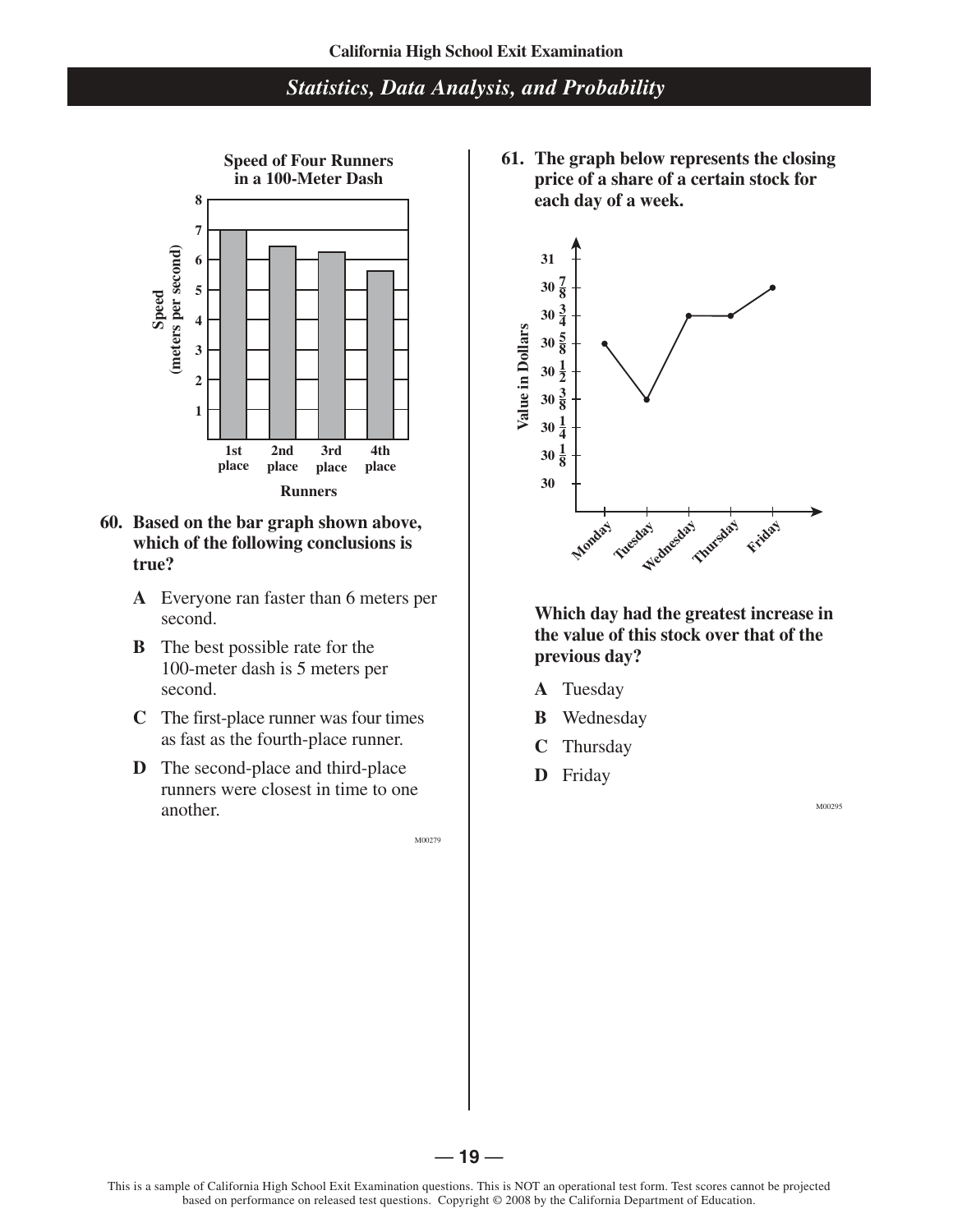**62. The students at a high school were asked to name their favorite type of art. The table below shows the results of the survey.** 

| <b>Art Survey</b>  |                           |  |
|--------------------|---------------------------|--|
| <b>Type of Art</b> | <b>Number of Students</b> |  |
| Painting           | 714                       |  |
| Drawing            | 709                       |  |
| Sculpture          | 296                       |  |
| Other              | 305                       |  |

**Which circle graph BEST shows these data?** 









M13053

#### $-20 -$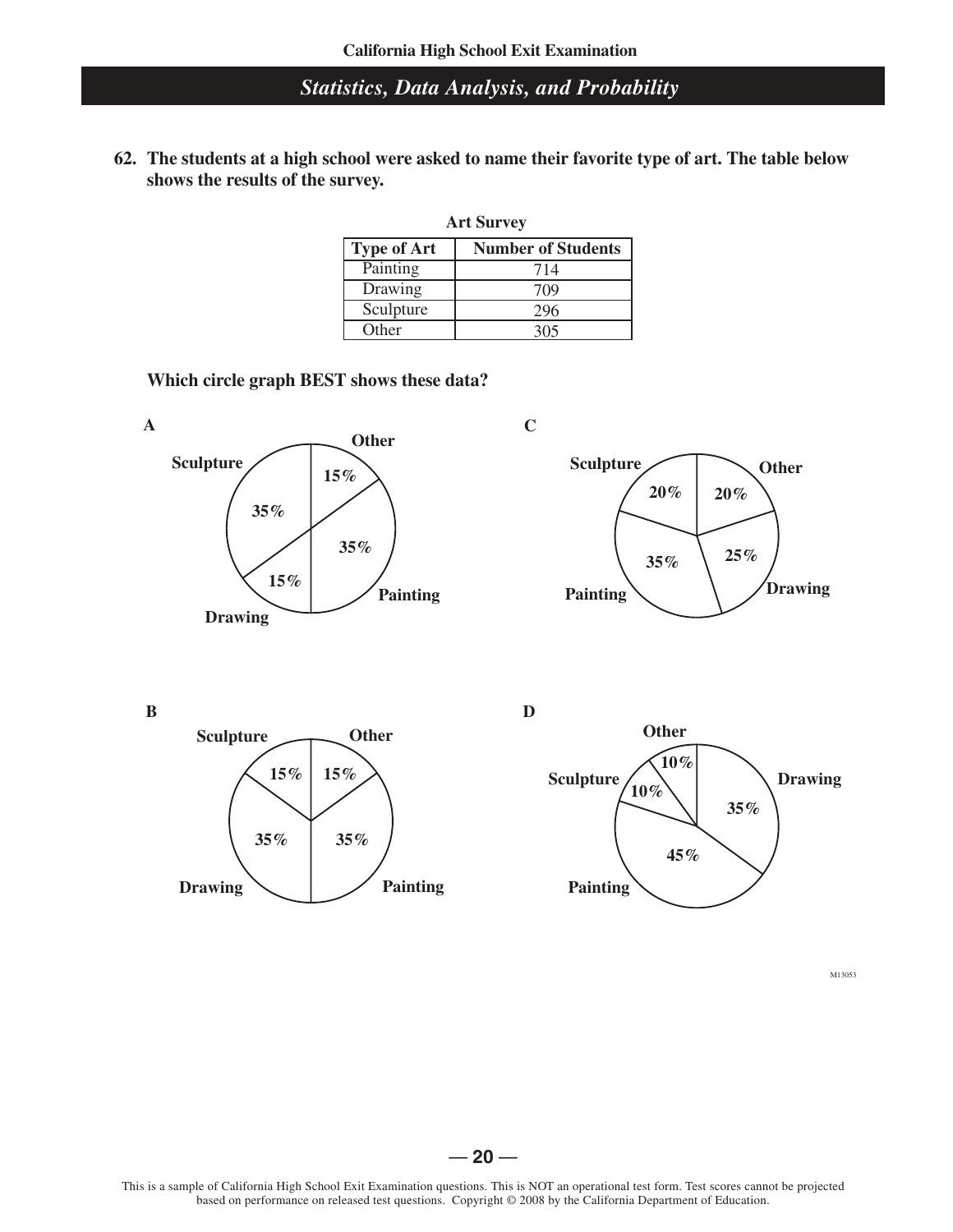**63. The Venn diagram below shows the number of girls on the soccer and track teams at a high school.**



**How many girls are on both the soccer and track teams?**

- **A** 6
- **B** 12
- **C** 49
- **D** 55

M21162



- **64. The cost of a ticket to Funland varies according to the season. Which of the following conclusions about the number of tickets purchased and the cost per ticket is BEST supported by the scatterplot above?** 
	- **A** The cost per ticket increases as the number of tickets purchased increases.
	- **B** The cost per ticket is unchanged as the number of tickets purchased increases.
	- **C** The cost per ticket decreases as the number of tickets purchased increases.
	- **D** There is no relationship between the cost per ticket and the number of tickets purchased.

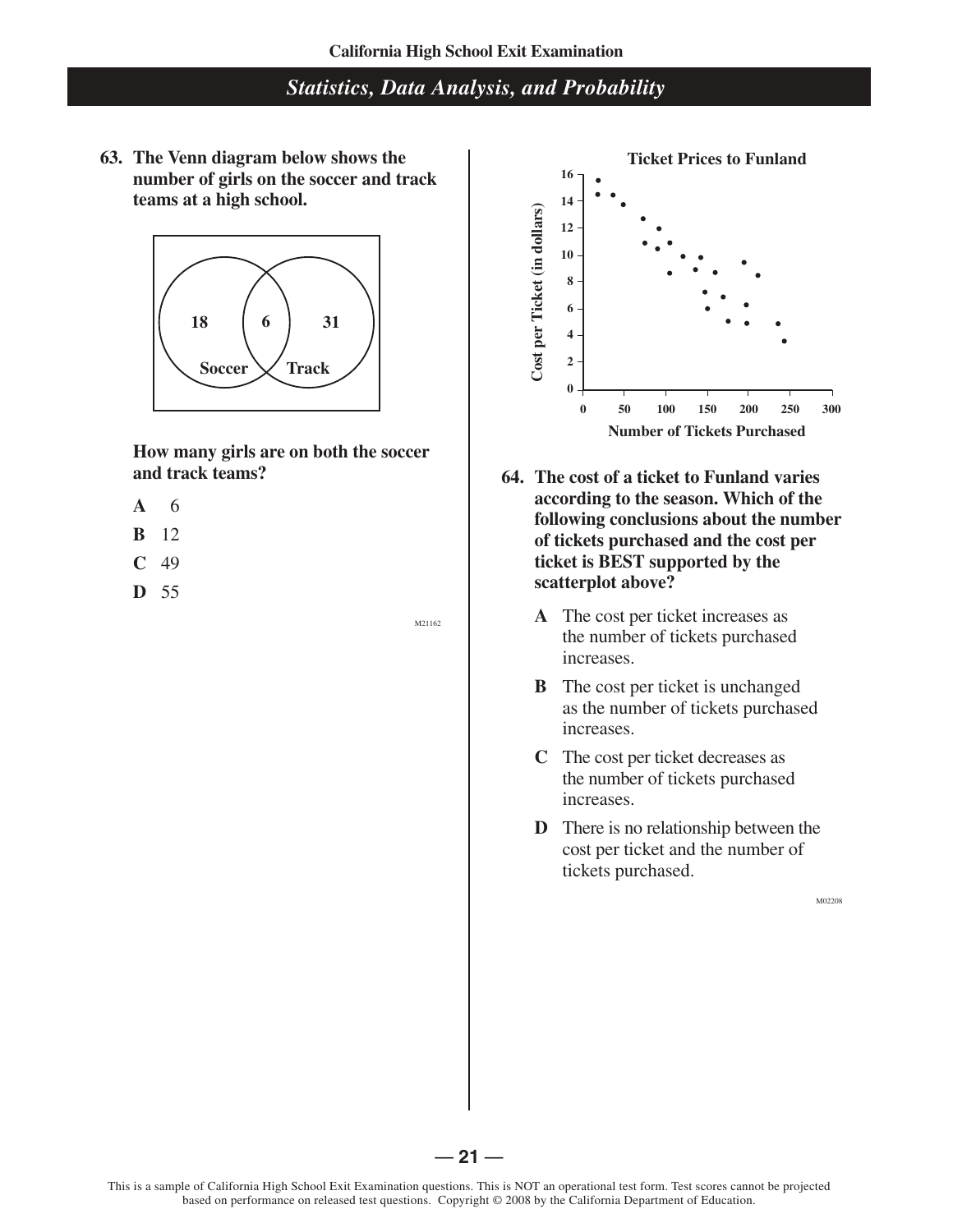#### **A C** Number of Books **Number of Books 50 40 Miles Driven 40 30**  $\bullet$ **30**  $\bullet$  $\overline{\bullet}$ **20 20 10 10 0 0 0 2 10 0 30 40 50 0 2 10 0 30 40 Number of Students Number of People B D** Cost of Call (cents) Price per Person **Cost of Call (cents) Price per Person 50 50 40 40 30 30** ٠. **20 20 10 10 0 0 0 2 10 0 30 40 50 0 2 10 0 30 40 50 Number of People Number of Minutes**

# **65. Which scatterplot shows a negative correlation?**

M02546

 $-22-$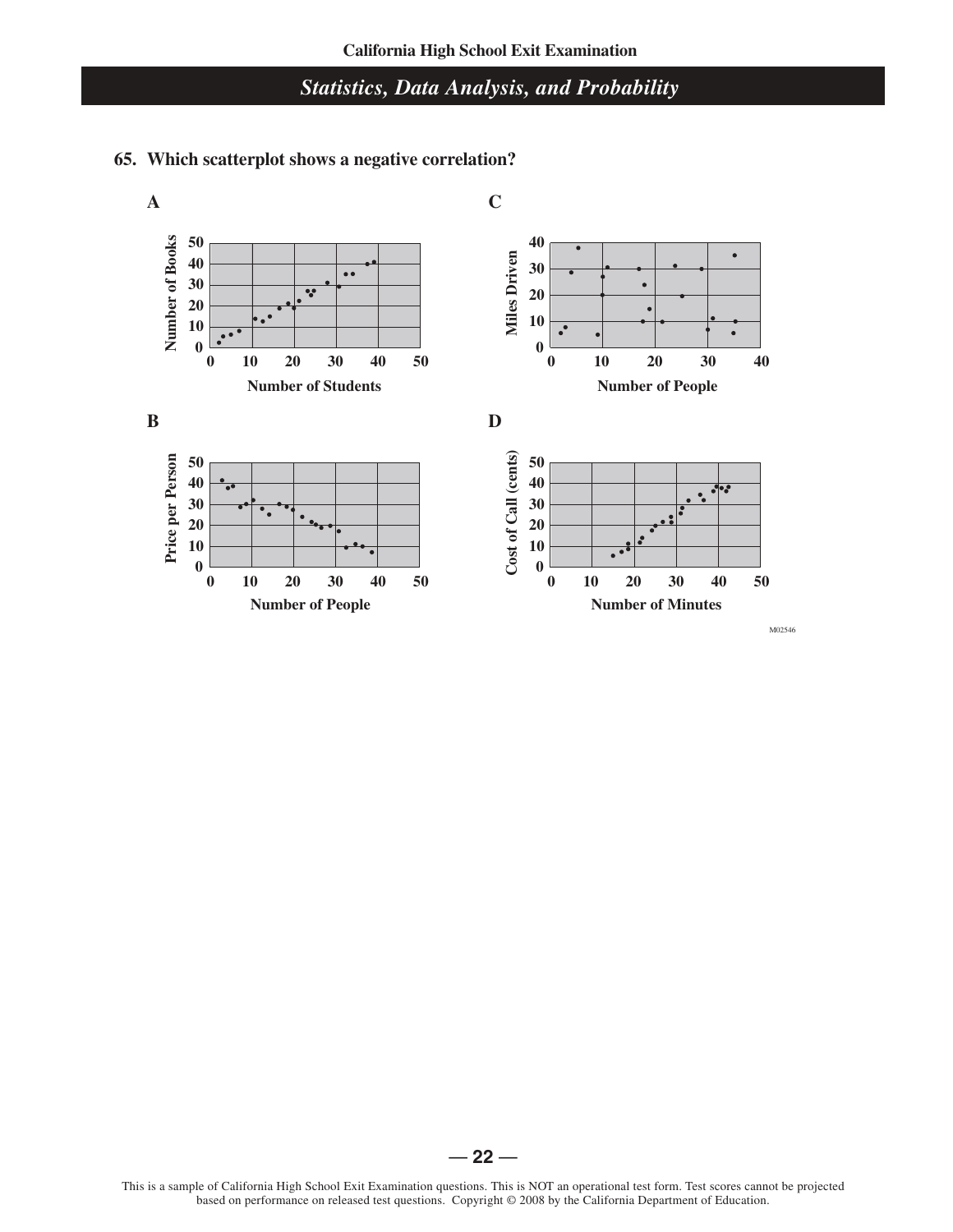**66. The scatterplot below shows the time cheese has been aging and the amount of lactic acid present in the cheese.**



### **Which statement is MOST strongly supported by the scatterplot?**

- **A** The longer cheese ages, the more lactic acid is present.
- **B** The longer cheese ages, the less lactic acid is present.
- **C** The amount of lactic acid present remains constant as cheese ages.
- **D** No relationship exists between the time cheese ages and the amount of lactic acid present.

M22077

 **67. The scatterplot below shows the ages of some children and the distance each child lives from school.**



#### **Distance from School**

#### **Which statement BEST describes the relationship between age and distance from school?**

- **A** As age increases, the distance from school increases.
- **B** As age increases, the distance from school decreases.
- **C** As age increases, the distance from school remains constant.
- **D** There is no relationship between age and distance from school.